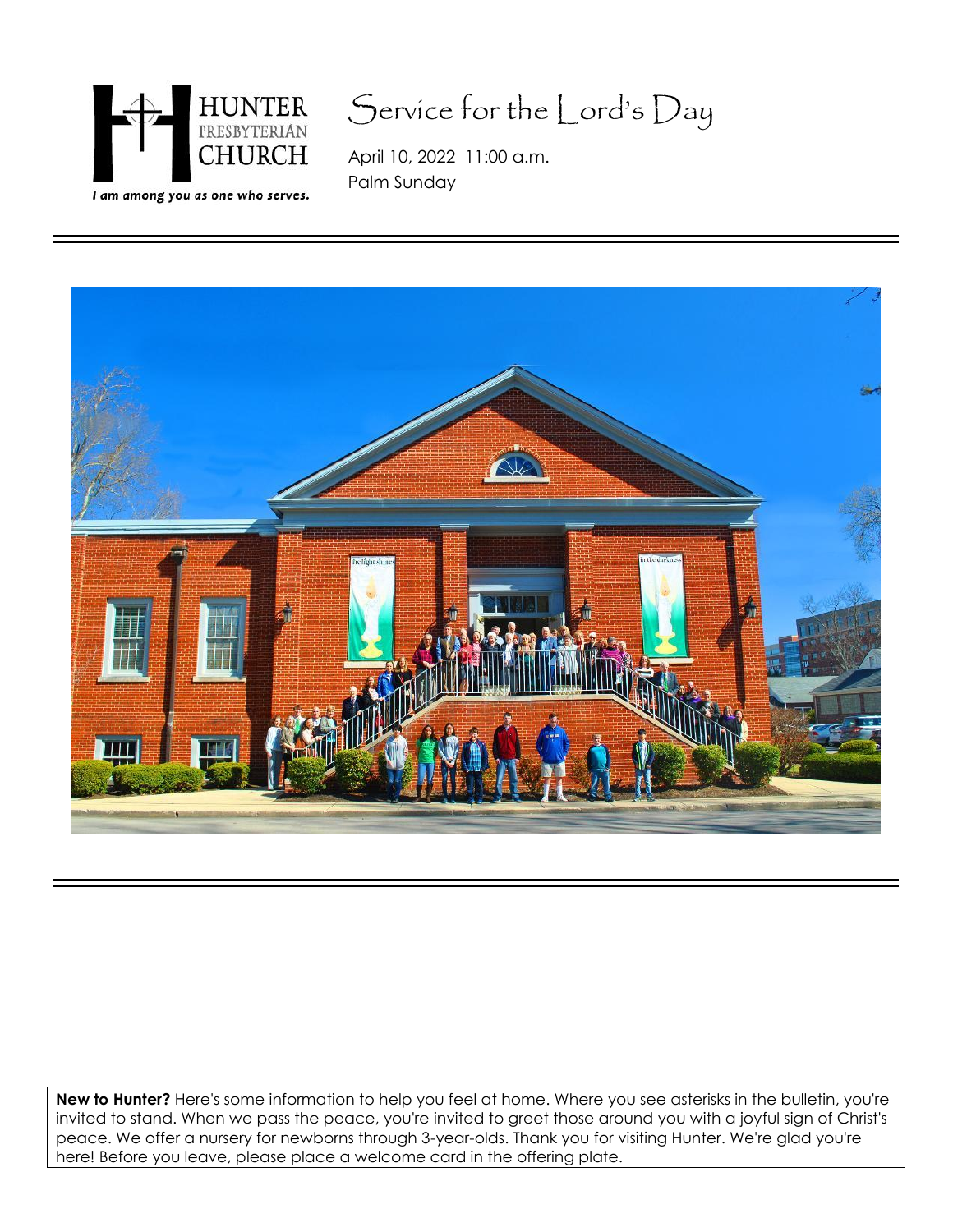## GATHERING AROUND THE WORD

Prelude The Controller Controller ("All Glory, Laud and Honor" arr. Paul Manz

Welcome & Announcements

\*Call to Worship

He comes! He comes! **He comes in the name of the Lord!** Jesus rides in majesty! **Let us greet him with loud acclamation!**

Adorning the Lenten Tree **Kevin and Debby Eddy** Adorning the Lenten Tree Kevin and Debby Eddy

\*Hymn (see insert) "Ride On! Ride On in Majesty!" THE KING'S MAJESTY (vs. 1, 3 & 5, congregation & choir, insert front) (vs. 2 & 4, choir only, vs. 4 on insert back)

Prayer of Confession

**Lord, Your way is clear, but we are at times slow to follow. Lord, Your majesty is displayed in Your words and deeds, we are slow at times to recognize or applaud it. You come bringing salvation to us all, while we fall back to count the cost of following. Clear out the cobwebs of fear and frailty within us. Fill us with faith and courage. Break open the darkness that clouds our hearts and freezes our souls. Shine the light of Your new Kingdom upon us. Let us take our place today marching with Your faithful followers from every time and place. Help us to stay the course, following as Jesus leads the way that we may be bright, shining witnesses for Your kingdom. Amen.**

*(moment for silent reflection)*

Hymn #434 **Example 2018** The Music Washington Wilson Cod<sup>"</sup> BAYLOR (vs. 1)

Assurance of Pardon

\*Passing of the Peace

May the peace of our Lord Jesus Christ be with you all. **And also with you.**

|                                           | HEARING THE WORD       |                |
|-------------------------------------------|------------------------|----------------|
| Prayer for Illumination                   |                        |                |
| Reading from the Old Testament            | Joshua 24:14-45        | (O.I., p. 216) |
| Reading from the New Testament            | Luke 19: 28-38, 45-46  | (N.I., p. 83)  |
| Holy Wisdom. Holy Word. Thanks be to God. |                        |                |
| Message                                   | "Staying the Course"   | Ray Mendenhall |
|                                           | RESPONDING TO THE WORD |                |
|                                           |                        |                |

Choral Anthem "Draw Nigh to Thy Jerusalem" David H. Williams

Sharing Our Joys and Concerns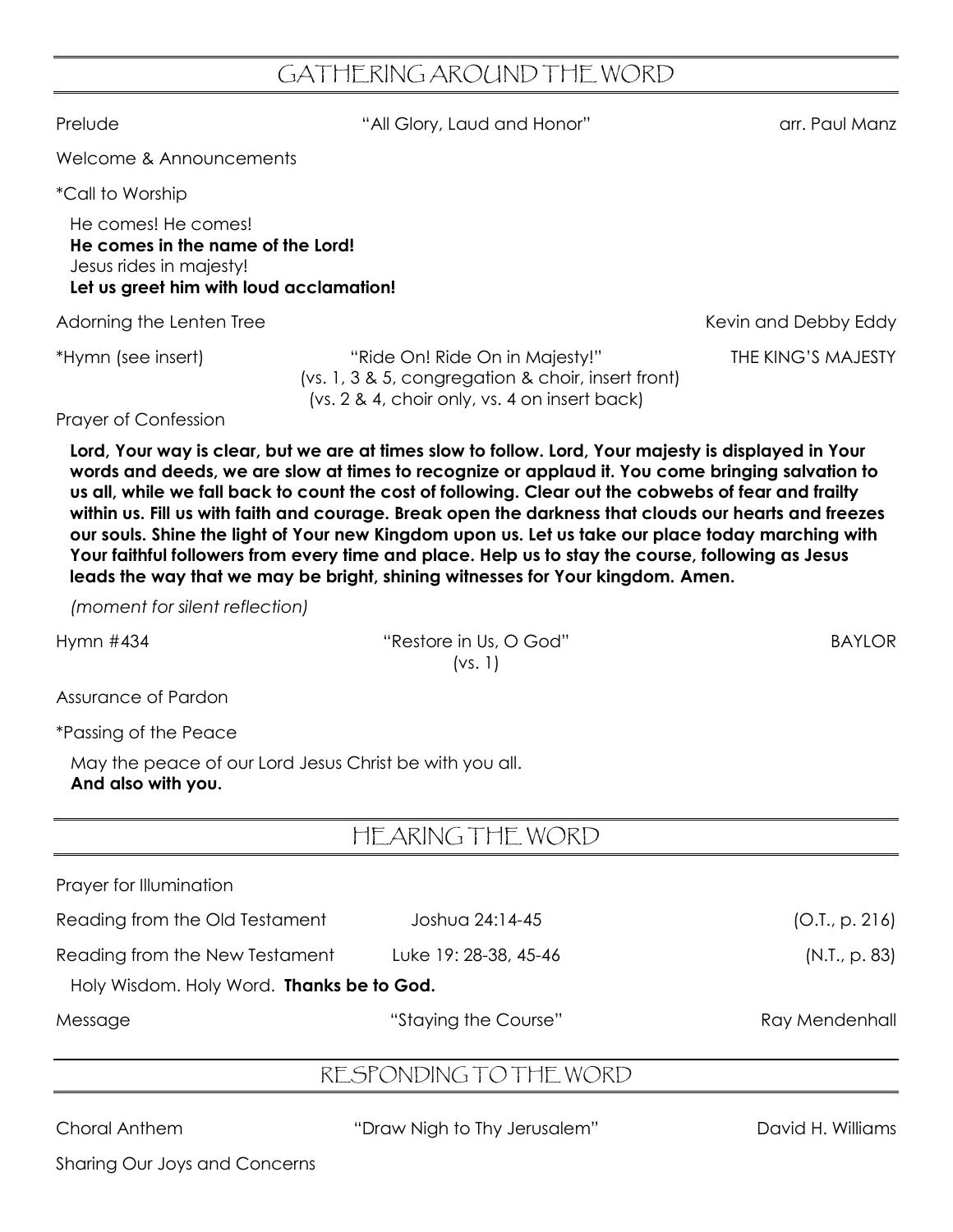| Prayers of the People               |                         |                  |
|-------------------------------------|-------------------------|------------------|
| Presenting Our Tithes & Offerings   |                         |                  |
| Offertory                           | "Hosanna filio David"   | arr. Lani Smith  |
| Prayer of Thanksgiving & Dedication |                         |                  |
| *Hymn 826                           | "Lift High the Cross"   | <b>CRUCIFER</b>  |
| *Charge & Benediction               |                         |                  |
| *Hymn 568                           | "Amen"                  | AMEN (Haugen)    |
| Postlude                            | Postlude on "Ellacombe" | arr. Jason Payne |
| Depart in Peace                     |                         |                  |
| *Please stand as you are able.      |                         |                  |

Household Prayer: Everlasting God, in your tender love for the human race you sent your Son to take our nature, and to suffer death upon the cross. In your mercy enable us to share in his obedience to your will and in the glorious victory of his resurrection; through Jesus Christ our Lord, who lives and reigns with you and the Holy Spirit, one God, forever and ever. Amen.